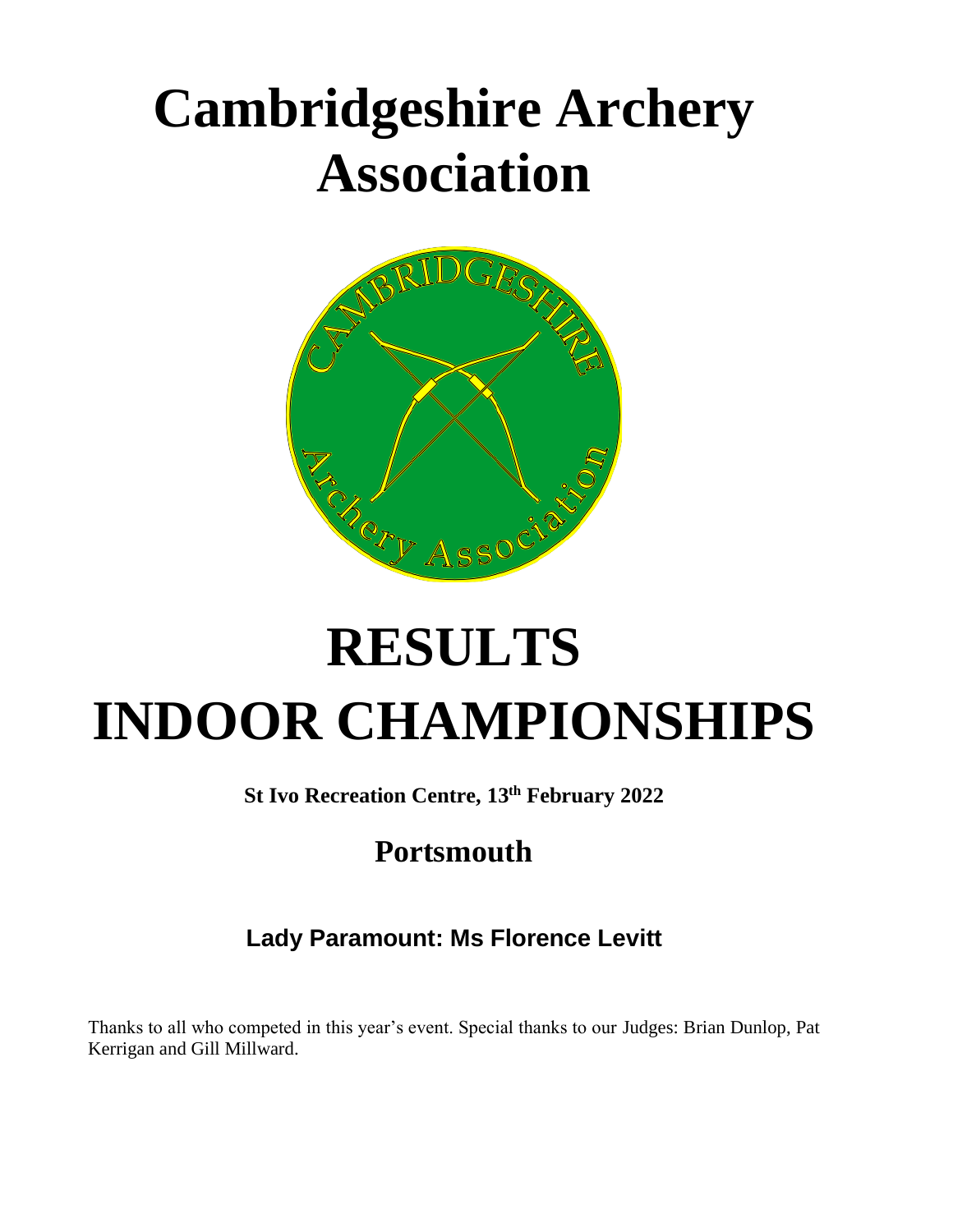## **Portsmouth**

| <b>Recurve Gentleman</b> |                            |                                 | <b>Score</b> | <b>Hits</b> | Golds          |
|--------------------------|----------------------------|---------------------------------|--------------|-------------|----------------|
|                          | Adrian Turner (2)          | Ramsey Ravens                   | 574          | 60          | 36             |
| 1                        | <b>Edward McDermott</b>    | <b>Jolly Archers</b>            | 573          | 60          | 35             |
|                          | Paul Beck (2)              | <b>Ely Archers</b>              | 570          | 60          | 33             |
| 2                        | <b>Paul Beck</b>           | <b>Ely Archers</b>              | 568          | 60          | 33             |
|                          | Harry Tapp (2)             | Ely Archers                     | 568          | 60          | 31             |
| 3                        | <b>Adrian Turner</b>       | <b>Ramsey Ravens</b>            | 562          | 60          | 29             |
| 4                        | Harry Tapp                 | <b>Ely Archers</b>              | 562          | 60          | 26             |
| 5                        | Max Harris                 | Peacock Archers                 | 559          | 60          | 29             |
|                          | Andy O'Hanlon (2)          | Peacock Archers                 | 559          | 60          | 28             |
| 6                        | Craig Oglesby              | Peacock Archers                 | 546          | 60          | 24             |
| 7                        | Andy O'Hanlon              | Peacock Archers                 | 543          | 60          | 19             |
| 8                        | Daniel Dace                | Netherhall Archers              | 541          | 60          | 22             |
| 9                        | Wojciech Pawlicki          | <b>Ely Archers</b>              | 540          | 60          | 13             |
| 10                       | Robert Spencer             | Cambridge University B'men      | 522          | 59          | 19             |
|                          | Richard Brasher (2)        | City of Cambridge Bowmen        | 480          | 60          | 10             |
| 11                       | Graham Smith               | Peacock Archers                 | 471          | 60          | 10             |
| 12                       | <b>Richard Brasher</b>     | City of Cambridge Bowmen        | 465          | 60          | 5              |
| 13                       | Alex Johnstone             | <b>Ely Archers</b>              | 458          | 60          | $\overline{4}$ |
| 14                       | Rae Watts                  | <b>Jolly Archers</b>            | 438          | 59          | 5              |
| 15                       | <b>Richard Williams</b>    | Netherhall Archers              | 391          | 59          | $\overline{2}$ |
|                          | Primvs Aebvtivs            | Ramsey Ravens                   |              |             | Did not shoot  |
|                          | Derek Hood                 | Jolly Archers                   |              |             | Did not shoot  |
|                          | David Jenner               | Netherhall Archers              |              |             | Did not shoot  |
|                          | David Long                 | City of Cambridge Bowmen        |              |             | Did not shoot  |
|                          | Boeke van Beugen           | Jolly Archers                   |              |             | Did not shoot  |
|                          | Boeke van Beugen (2)       | Jolly Archers                   |              |             | Did not shoot  |
|                          | <b>Recurve Lady</b>        |                                 | <b>Score</b> | <b>Hits</b> | Golds          |
| 1                        | <b>Natalie Mortimer</b>    | <b>Peacock Archers</b>          | 548          | 60          | 19             |
| 2                        | <b>Anke Hannemann</b>      | <b>City of Cambridge Bowmen</b> | 535          | 60          | 16             |
| 3                        | <b>Roberta De Pretto</b>   | <b>Jolly Archers</b>            | 531          | 60          | 20             |
|                          | Anke Hannemann (2)         | City of Cambridge Bowmen        | 529          | 60          | 17             |
|                          | Louise Tapp (2)            | Ely Archers                     | 527          | 60          | 17             |
| 4                        | Louise Tapp                | <b>Ely Archers</b>              | 517          | 60          | 14             |
|                          | Roberta De Pretto (2)      | Jolly Archers                   | 512          | 60          | 15             |
| 5                        | Linda Peach                | Parkfield Archers               | 490          | 60          | 9              |
| 6                        | Andrea Semark              | <b>Ramsey Ravens</b>            | 490          | 60          | 8              |
|                          | Marta Vilaplana (2)        | Peacock Archers                 | 489          | $60\,$      | 8              |
|                          | Linda Peach (2)            | Parkfield Archers               | 486          | 60          | 9              |
| 7                        | Sofia Figueiredo Goncalves | Netherhall Archers              | 484          | 60          | 6              |
| 8                        | <b>Judy Roberts</b>        | Peacock Archers                 | 480          | 60          | 11             |
| 9                        | Roisin Burns               | Peacock Archers                 | 478          | 60          | 5              |
|                          | Marta Vilaplana            | Peacock Archers                 | 468          | 60          | 6              |
| 10<br>11                 | <b>Alison Starkey</b>      | Fenland Archery Club            | 462          | 60          | 5              |
|                          | Alison Starkey (2)         | Fenland Archery Club            | 428          | 60          | 3              |
| 12                       | Emma Williams              | Netherhall Archers              | 422          | 60          |                |
| 13                       | Lin Scott                  | <b>Jolly Archers</b>            | 326          | 56          |                |
|                          | Lin Scott $(2)$            | Jolly Archers                   | 320          | 55          | 3              |
|                          | Eleanor Blakey             | Netherhall Archers              |              |             | Did not shoot  |
|                          | Laure-Anne Huillery        | Ely Archers                     |              |             | Did not shoot  |
|                          | Gabbi Lake                 | Ramsey Ravens                   |              |             | Did not shoot  |
|                          |                            |                                 |              |             |                |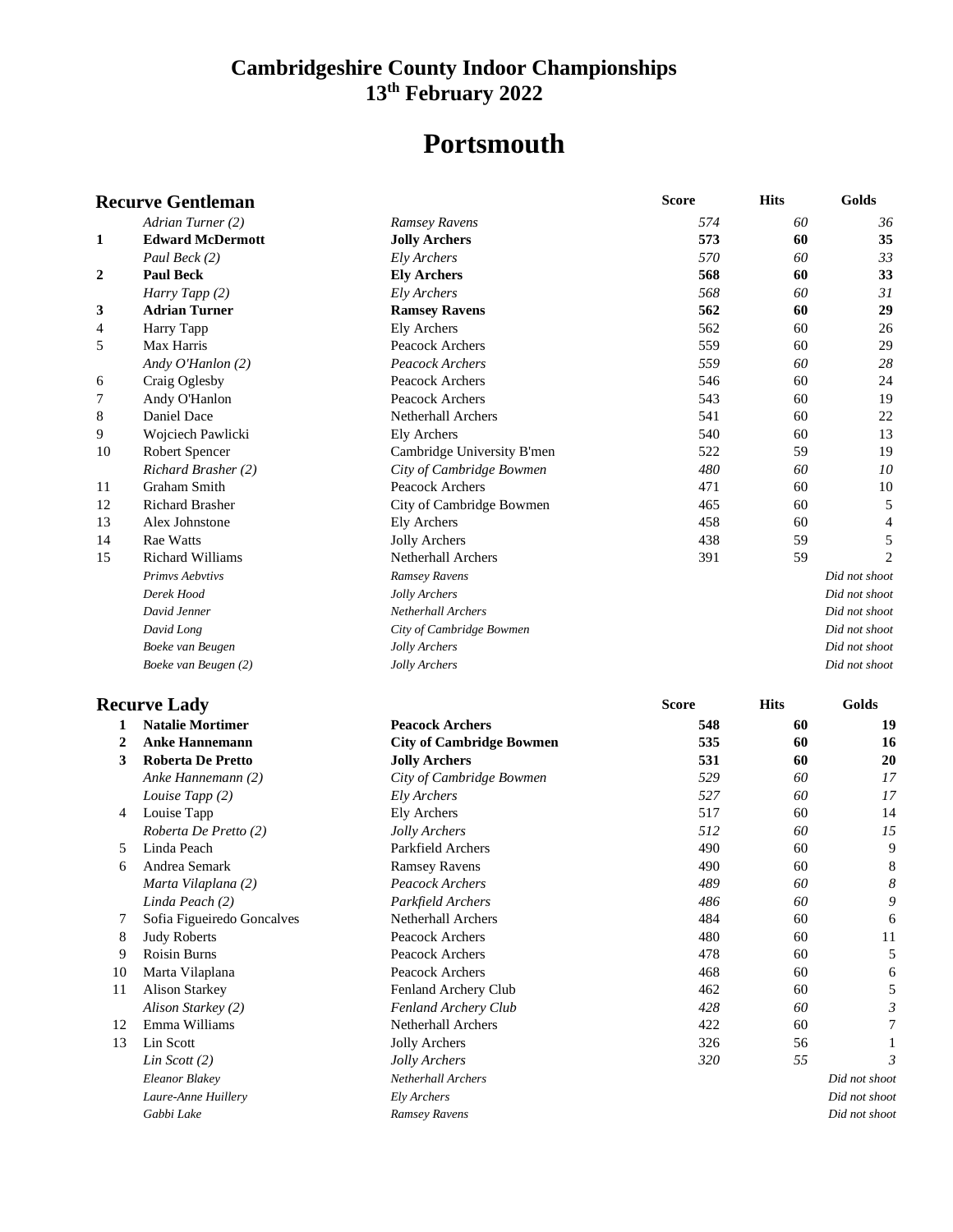| <b>Recurve Junior Gentleman</b> |                                  |                                 | <b>Score</b> | <b>Hits</b> | Golds            |
|---------------------------------|----------------------------------|---------------------------------|--------------|-------------|------------------|
|                                 | Daniel Grover (2)                | Jolly Archers                   | 467          | 60          | 4                |
| 1                               | <b>Daniel Grover</b>             | <b>Jolly Archers</b>            | 461          | 60          | 7                |
|                                 | George Carpenter (3)             | Parkfield Archers               | 440          | 60          | $\overline{7}$   |
| $\mathbf{2}$                    | <b>Aidan Landre-Smith</b>        | <b>Peacock Archers</b>          | 429          | 60          | 8                |
|                                 | George Carpenter (2)             | Parkfield Archers               | 418          | 60          | 5                |
| 3                               | <b>George Carpenter</b>          | <b>Parkfield Archers</b>        | 412          | 57          | 5                |
| 4                               | <b>Alex Roberts</b>              | Peacock Archers                 | 161          | 35          | 1                |
|                                 | <b>Recurve Junior Lady</b>       |                                 | <b>Score</b> | <b>Hits</b> | Golds            |
|                                 | Sophie Roberts (2)               | Peacock Archers                 | 548          | 60          | 16               |
| 1                               | <b>Sophie Roberts</b>            | <b>Peacock Archers</b>          | 539          | 60          | 17               |
| $\boldsymbol{2}$                | <b>Florence Levitt</b>           | <b>Peacock Archers</b>          | 525          | 60          | 18               |
| 3                               | <b>Ella Preston</b>              | <b>Ramsey Ravens</b>            | 493          | 60          | 11               |
|                                 | Ella Preston (2)                 | Ramsey Ravens                   | 486          | 60          | $\boldsymbol{7}$ |
|                                 | Cheyanne Ferreday (2)            | Ramsey Ravens                   | 421          | 60          | $\overline{4}$   |
| 4                               | Jenna Graham                     | <b>Jolly Archers</b>            | 413          | 60          | 4                |
| 5                               | Cheyanne Ferreday                | <b>Ramsey Ravens</b>            | 394          | 59          | 9                |
|                                 | Gemma Savini (2)                 | Peacock Archers                 |              |             | Did not shoot    |
|                                 | Gemma Savini                     | Peacock Archers                 |              |             | Did not shoot    |
|                                 | <b>Compound Gentleman</b>        |                                 | <b>Score</b> | <b>Hits</b> | Golds            |
| 1                               | <b>James Edmondson</b>           | <b>Jolly Archers</b>            | 578          | 60          | 37               |
|                                 | Stephen Haynes (2)               | Jolly Archers                   | 575          | 60          | 35               |
| $\overline{2}$                  | <b>Thomas Richardson</b>         | <b>Fenland Archery Club</b>     | 574          | 60          | 34               |
|                                 | Craig Oglesby (2)                | Peacock Archers                 | 573          | 60          | 33               |
| 3                               | <b>Stephen Haynes</b>            | <b>Jolly Archers</b>            | 570          | 60          | 30               |
| 4                               | John Loveridge                   | Parkfield Archers               | 561          | 60          | 22               |
| 5                               | Philip Watson                    | Peacock Archers                 | 561          | 60          | 21               |
|                                 | Andrew Burgess (2)               | Fenland Archery Club            | 558          | 60          | 20               |
| 6                               | <b>Andrew Burgess</b>            | Fenland Archery Club            | 553          | 60          | 17               |
|                                 | John Loveridge (2)               | Parkfield Archers               | 546          | 60          | 5                |
| 7                               | Jordan Richards                  | <b>Ely Archers</b>              | 539          | 60          | 11               |
| 8                               | Andy Semark                      | <b>Ramsey Ravens</b>            | 537          | 60          | 19               |
| 9                               | Jack Atkinson                    | City of Cambridge Bowmen        | 533          | 58          | 16               |
|                                 | Jordan Richards (2)              | Ely Archers                     | 528          | 60          | 6                |
| 10                              | <b>Thomas Stiles</b>             | Jolly Archers                   | 476          | 57          | 7                |
|                                 | Philip Watson (2)                | Peacock Archers                 |              |             | Did not shoot    |
|                                 | Thomas Richardson (2)            | Fenland Archery Club            |              |             | Did not shoot    |
|                                 | <b>Compound Lady</b>             |                                 | <b>Score</b> | <b>Hits</b> | Golds            |
| 1                               | <b>Lydia Sinnett-Smith</b>       | <b>City of Cambridge Bowmen</b> | 577          | 60          | 37               |
| $\overline{2}$                  | <b>Jo Ferreday</b>               | <b>Ramsey Ravens</b>            | 315          | 43          | $\bf{0}$         |
|                                 | $Jo$ Ferreday $(2)$              | Ramsey Ravens                   | 300          | 40          | $\overline{2}$   |
|                                 |                                  |                                 |              |             |                  |
|                                 | <b>Compound Junior Gentleman</b> |                                 | <b>Score</b> | <b>Hits</b> | Golds            |
| 1                               | <b>Alex Barnett</b>              | <b>Fenland Archery Club</b>     | 539          | 60          | 11               |
|                                 | Alex Barnett (2)                 | Fenland Archery Club            | 529          | 59          | 12               |
|                                 | Jacob Burgess (2)                | Fenland Archery Club            | 476          | 58          | $\mathfrak{Z}$   |
| 2                               | <b>Luke Dace</b>                 | <b>Netherhall Archers</b>       | 475          | 60          | $\mathbf{2}$     |
| 3                               | <b>Jacob Burgess</b>             | <b>Fenland Archery Club</b>     | 467          | 58          | 3                |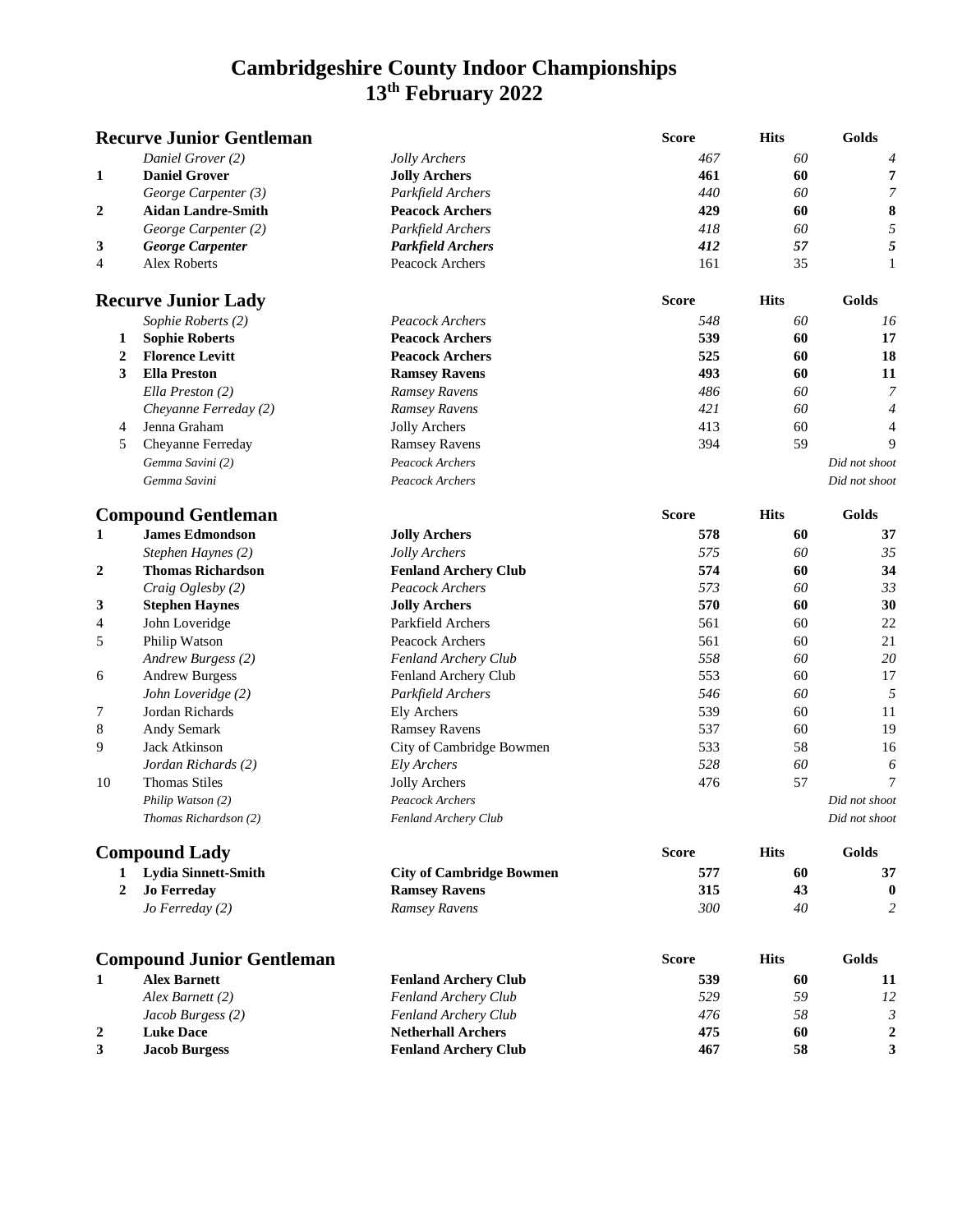| <b>Longbow Gentleman</b>         |                             | <b>Score</b>                | <b>Hits</b>  | Golds       |                  |
|----------------------------------|-----------------------------|-----------------------------|--------------|-------------|------------------|
| 1                                | <b>David Slack</b>          | <b>Fenland Archery Club</b> | 463          | 60          | 5                |
|                                  | David Slack (2)             | Fenland Archery Club        | 437          | 60          | 9                |
| 2                                | <b>Tom Hartley</b>          | <b>Netherhall Archers</b>   | 382          | 58          | 5                |
| 3                                | <b>John Payne</b>           | <b>Fenland Archery Club</b> | 371          | 59          | $\boldsymbol{4}$ |
|                                  | John Payne (2)              | Fenland Archery Club        | 360          | 58          | 1                |
| 4                                | Michael Dawson              | Fenland Archery Club        | 247          | 48          | 1                |
|                                  | Michael Dawson (2)          | Fenland Archery Club        |              |             | Did not shoot    |
|                                  | Michael Lammas              | OOBAC                       |              |             | Did not shoot    |
|                                  | <b>Longbow Lady</b>         |                             | <b>Score</b> | <b>Hits</b> | Golds            |
| 1                                | <b>Kim Neal</b>             | <b>Ramsey Ravens</b>        | 415          | 59          | 6                |
|                                  | Mary Watson (2)             | Peacock Archers             | 415          | 58          | 7                |
| 2                                | <b>Mary Watson</b>          | <b>Peacock Archers</b>      | 411          | 59          | 7                |
|                                  | Kim Neal (2)                | Ramsey Ravens               | 367          | 60          | 5                |
|                                  | Kim McIlwain                | Peacock Archers             |              |             | Did not shoot    |
|                                  | Kim McIlwain (2)            | Peacock Archers             |              |             | Did not shoot    |
| <b>Longbow Junior Gentleman</b>  |                             | <b>Score</b>                | <b>Hits</b>  | Golds       |                  |
| 1                                | <b>Christopher Williams</b> | <b>Netherhall Archers</b>   | 113          | 27          | $\overline{2}$   |
| <b>Recurve Barebow Gentleman</b> |                             | <b>Score</b>                | <b>Hits</b>  | Golds       |                  |
| 1                                | <b>Peter Lens</b>           | <b>Ely Archers</b>          | 536          | 60          | 14               |
| $\overline{2}$                   | <b>Les Newman</b>           | <b>Parkfield Archers</b>    | 498          | 60          | 8                |
|                                  | Steve Barnes (2)            | Ramsey Ravens               | 498          | 60          | $\overline{7}$   |
| 3                                | <b>Steve Barnes</b>         | <b>Ramsey Ravens</b>        | 497          | 60          | 6                |
| 4                                | Simon Barnett               | Fenland Archery Club        | 491          | 60          | 12               |
|                                  | Simon Barnett (2)           | Fenland Archery Club        | 489          | 60          | 5                |
|                                  | Daniel Coe (2)              | Ely Archers                 | 484          | 60          | 6                |
| 5                                | Paul Jobson                 | Peacock Archers             | 468          | 60          | $\mathbf{1}$     |
| 6                                | Daniel Coe                  | Ely Archers                 | 468          | 59          | 5                |
|                                  | John Kearney                | Peacock Archers             |              |             | Did not shoot    |
| <b>Recurve Barebow Lady</b>      |                             | <b>Score</b>                | <b>Hits</b>  | Golds       |                  |
| $\mathbf{1}$                     | <b>Amanda Bakewell</b>      | <b>Ramsey Ravens</b>        | 483          | 60          | 9                |
| $\overline{2}$                   | <b>Jill Patterson</b>       | <b>Peacock Archers</b>      | 478          | 60          | 9                |
| 3                                | <b>Alison Pritchard</b>     | <b>Ely Archers</b>          | 463          | 60          | 7                |
|                                  | Amanda Bakewell (2)         | <b>Ramsey Ravens</b>        | 461          | 60          | 7                |
|                                  | Linda Peach (3)             | Parkfield Archers           | 436          | 60          | 5                |
|                                  | Chrissie Barnes (2)         | Ramsey Ravens               | 401          | 57          | $\overline{2}$   |
| $\overline{4}$                   | Chrissie Barnes             | <b>Ramsey Ravens</b>        | 360          | 58          | $\overline{c}$   |
|                                  |                             | Jolly Archers               |              |             |                  |